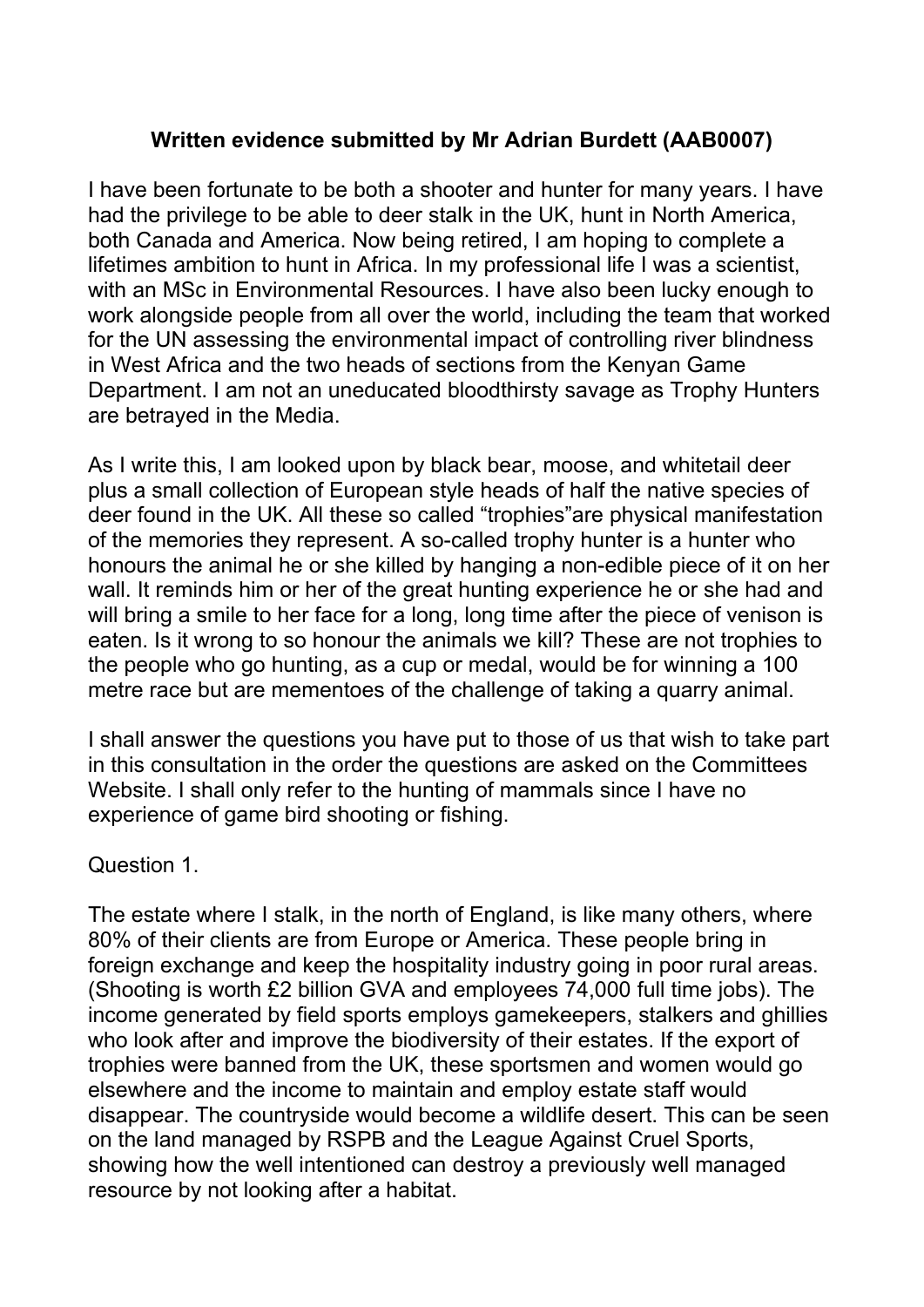Hunting is known for creating and maintaining the very best habitats, worldwide, by judicious management. These habitats allow animals to thrive. Part of a holistic management plan is the control of the population, as good habitats increasing fecundity. To keep a flourishing fauna and flora, habitats need to match the carrying capacity of the land. This requires that surplus animals are culled. It is better for the welfare of the animals in entirety, that the sick and old are removed by sustainable selective culling. An advantage is that sports-people remove these animals and pay the land owner for the privilege. Most culled animals will not be classified as trophies due to their age or health problems. Mature animals, having passed on their genes and would die of old age are taken when they are considered to be at their best in trophy terms. This earns the considerable profits needed to pay for land management here in the UK and elsewhere in the world.

Banning trophy hunting and all it entails, will do the exactly the opposite of what the animal rights lobby want. They show a complete lack of understanding or knowledge of the economics and management of wildlife. Culling populations by people paying to hunt is one of the tools used in the conservation of ecosystems with no effect on a population, as stated by Dr Amy Dickman (who has over 20 years of experience working on large carnivores in Africa and is a member of the IUCN Cat Specialist Group and the Human-Wildlife Conflict Collaboration among other bodies).

In the UK, the majority of deer stalking takes place on private land. Private land has to pay its way if the land is to be managed for its biodiversity, wildlife has to earn its keep. This comes from the day fees and trophy fees that the land and its fauna finance allowing professionals and gamekeepers to improve the land's bio-diversity. Good conservation means that the wildlife that is the quarry of sportsmen and women continues to be sustainable resource and can be harvested year after year, producing sporting fees required for the upkeep of the land. A spinoff of habit management is that all species thrive in a diverse habitat. If the landowner does not get a financial return from their resource to re-invest in professional land management, they will look to other means to achieve a financial return. As happened in the past it would turn the land into a monoculture of crops with no biodiversity, ending up as a wildlife desert where deer would be seen as a pest and eradicated.

The UK will be the odd man out in Europe, as the EU has to acknowledge the importance of hunting to conservation in the Biodiversity Strategy for 2030, voted on by Parliament during June 2021 an amendment that there will be no unjustified restrictions on wildlife trade, including the movement of hunting trophies.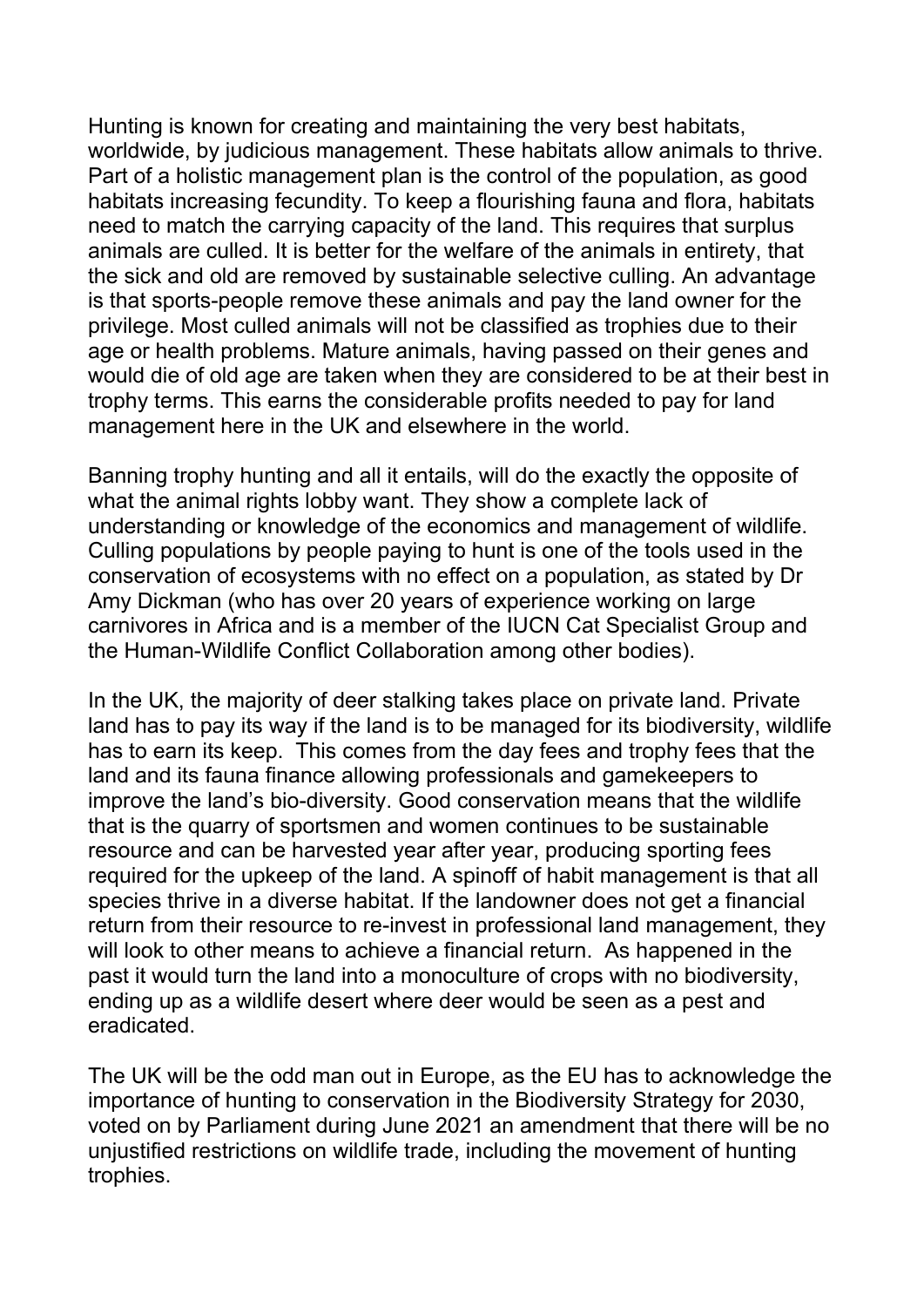### **Question 2.**

The apparent worry among the chattering class in the UK and the USA, through media manipulation, has been the targeting of hunting in Africa and particular in South Africa with lions, in so called canned hunting, where lions have been bred specifically for clients to hunt on space restricted grounds. This is in the process of being terminated by the South African government, following lobbing by the South African Professional Hunters Association (SAPHA) to ban this practice.

How is the UK government going to differentiate, in what setting the animal was taken to become a memento? If it was legally taken in another country, it would not be possible to say where the animal was acquired unless the other country had a different licensing system for different habits.

The world trade in animals and their parts are already controlled by CITIES and IUCN agreements, as well as the governments where the animals are living. It seems ridiculous that the UK Government would put another lay of bureaucracy on top of a legal trade.

# **Question 3.**

If owners, as I am, of trophies that were taken both legally and ethically had their mementos made illegal by new legislation, there would be no legal market for these trophies in the UK. They would either have to go to a museum, be destroyed or sold on the black market. We all know how lucrative the black market is for such items as rhino horn, elephant ivory or bear gallbladders and how the rarity of an item pushes up the price. Illegality generates a market for illegally taken animals in the illegal trade enriching the people of this dark trade. If they are destroyed it would be a waste of the potential scientific use, as the trophies might contain information for future study. There are two ways available to legitimise trophies legally acquired and held. One is to use US style grandfather laws allowing trophies to be inherited. The other is to introduce registration of existing trophies so allowing their legal trade.

### **Question 4.**

The current measures used to control the trade in animal parts including trophies are highly effective both nationally and internationally. The many places outside the UK, where hunting is carried out, have game departments to enforce the law of the country and carry out scientific research. The funding for these bodies to continue their work is generated by the fees paid by hunters. Hunters finance 90% of the Zimbabwe Game Department income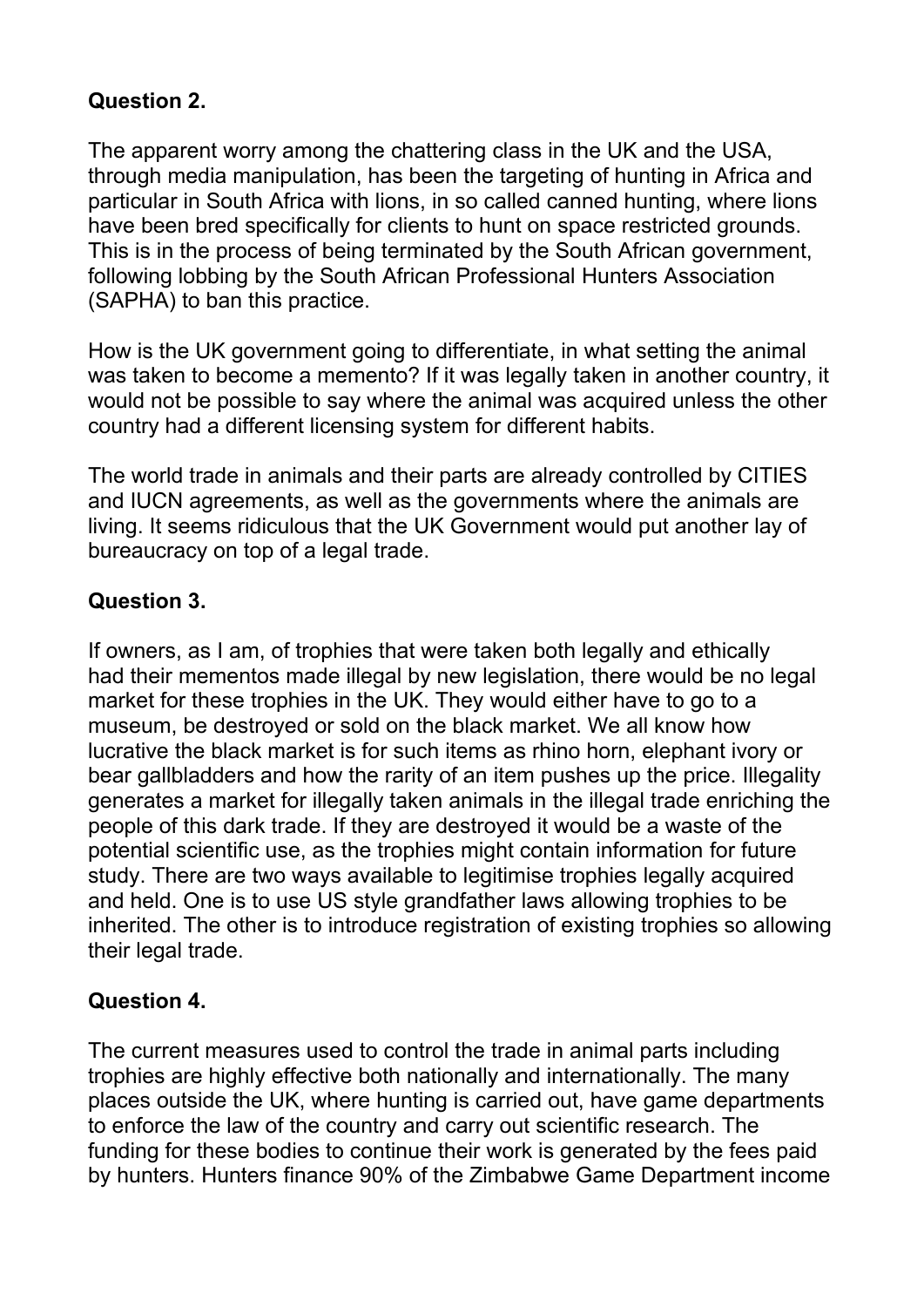and their work of keeping the nation's bio-diversity intact, including antipoaching patrols and scientific investigations into the local ecology.

A similar set up occurs in North America, Canada and the USA. All have Provincial or State Game Laws, enforced by their respective Game Departments, as well as at the Federal level. These hunting and trophy fees not only pay for game wardens but also the scientific research they carry out. The USA also take taxes on shooting and sporting goods at a Federal Level, under the Pittman-Robertson Act (1937). This is then apportioned to state wildlife agencies for conservation and hunter education. These taxes have produced over \$14.1 billion since the programme started, all from hunters and shooters pockets.

# **Question 5.**

The question here, is who decides what is unacceptable treatment of animals? Extremists in the vegan animal rights commando think farming of animals is unacceptable but the majority in GB don't. A secondary question is how can the UK government ban advertising something that may be illegal here but is not in another land? HMG can only prohibit printed matter, domestic media advertising but not the internet. We know how successful the government has been at removing paedophilic or terrorist content on the web. You cannot ban anybody looking for information, or for example observing a bull fight or a Sevillana dance as a part of getting to know Spanish culture. How are the government going to determine what is unacceptable treatment of animals unless you have inspectors visit each attraction? Then you get down to a person's opinion and experience. For instance, do you classify the performance of either the dancing horses of the Spanish riding school in Vienna or Royal Andalusian School of Equestrian Art as unacceptable, as they appear to be performing, as animals did in a circus, for many years in the UK. If a practice is legal in a sovereign state, it should be up to the individual to decide whether to see or take part in an activity. Is the UK is turning into a dictatorship where the State knows better than the individual?

### **Question 6.**

If people are going on organised tours, the tour company via their local reps, will know if the treatment of animals is acceptable to their UK clients. If cock fighting is both acceptable and legal in Thailand, the tour operator should inform their clients, what is involved, then the individual can make a judgement on whether to see the spectacle. How is the British government going to police and stop British tourists from going to watch a local show that is advertised locally and would be part of learning about others culture?

### **Additional Comments**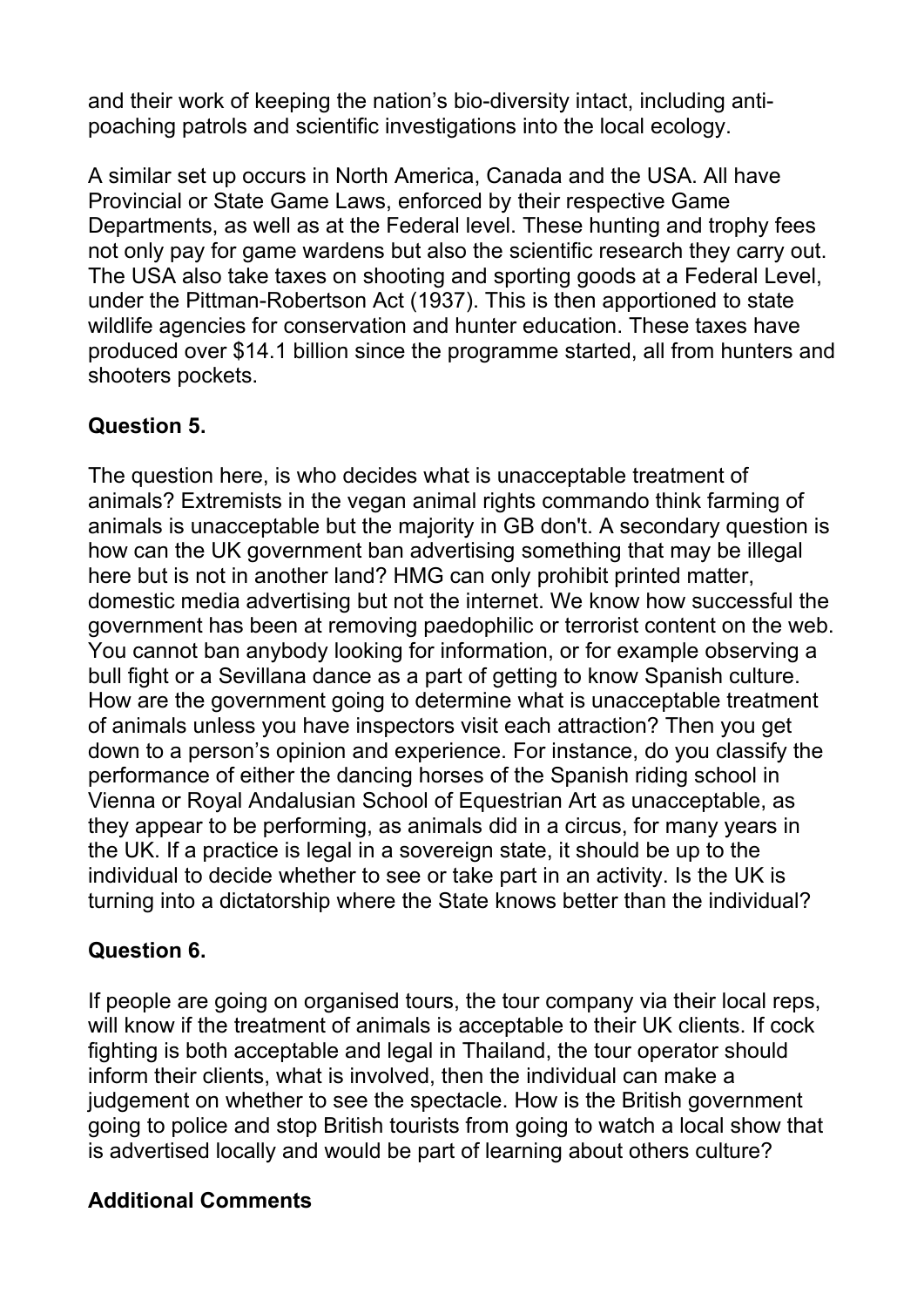It appears that this whole anti-trophy hunting crusade is being fuelled by a media onslaught orchestrated by white animal rights extremists in Britain, Europe and the USA. This has been energised by focusing on trophy hunting in 2015 and lawful killing of Cecilí the lion. Following this the Western media and animal rights campaigners have had a feeding frenzy almost exclusively on trophy hunting in Africa. They know disneyfication of an animal by giving it a name that will enrage people and bring money to their cause. This Western outrage about trophy hunting has led to action, including trophy import bans or restrictions being implemented or proposed in multiple countries, with a particular focus on African species, says Dr Moreangels Mbizah. This is completely the contrary to the way the Southern Black African hunting nations, see it. They see the banning of trophy hunting, as an attack on their sovereignty by racist neo-colonialists, attacking their culture and way of life. White people in Europe and America, don't care about the natives of rural Africa. The non-Africans have forgotten (conveniently) that in **2003 UNESCO's Safeguarding Intangible Cultural Heritage Convention** calls on the signatories to ensure the recognition of, respect for and enhancement of hunting, food preparation and food preservation knowledge and practices, including related rituals and beliefs, and that are recognise by communities, groups and income cases, individuals as part of the intangible cultural heritage.

One really hears the view of Africans, who live with wildlife daily, about what THEY want for their wildlife and biodiversity, says Dr John Ledger, following his research with rural communities, who want to benefit from the wildlife that they are surrounded by. The so-called conservation movement has not listened to and respected local voices, Dr Luwi Nguluka (a member of the Cecil research team) said s,he is greeted with hostility from rural Africans for being a conservationist. As the Western Conservationists have not listened to rural Africans, as wildlife has more value to non-Africans than the rural Africans. This is illustrated by the anti-African hunting mob and their media cronies, making a celebrity out of a new legally hunted lion, they name Mopane, in August 2021 but it shows they do not care about native Africans as nothing has been heard about the railway man, Tomas Mousa, eaten by lions in March 2020, nor the three Tanzanian primary children eaten by lions on 5th July 2021.

The new, so called, conservationists are ignoring and excluding local people from the discussions about African wildlife. Dr Nguluka states rather than tell Africans how to manage their wildlife, we should listen to the locals and respect their choices, not impose Western views on Africa. The frustration amongst many local people is palpable, as Chief Ronald Makuya, chair of African Community Conservationists (ACC) and Chief of the Makuya hunting community, who is fighting to save his peoples hunting culture, is quoted as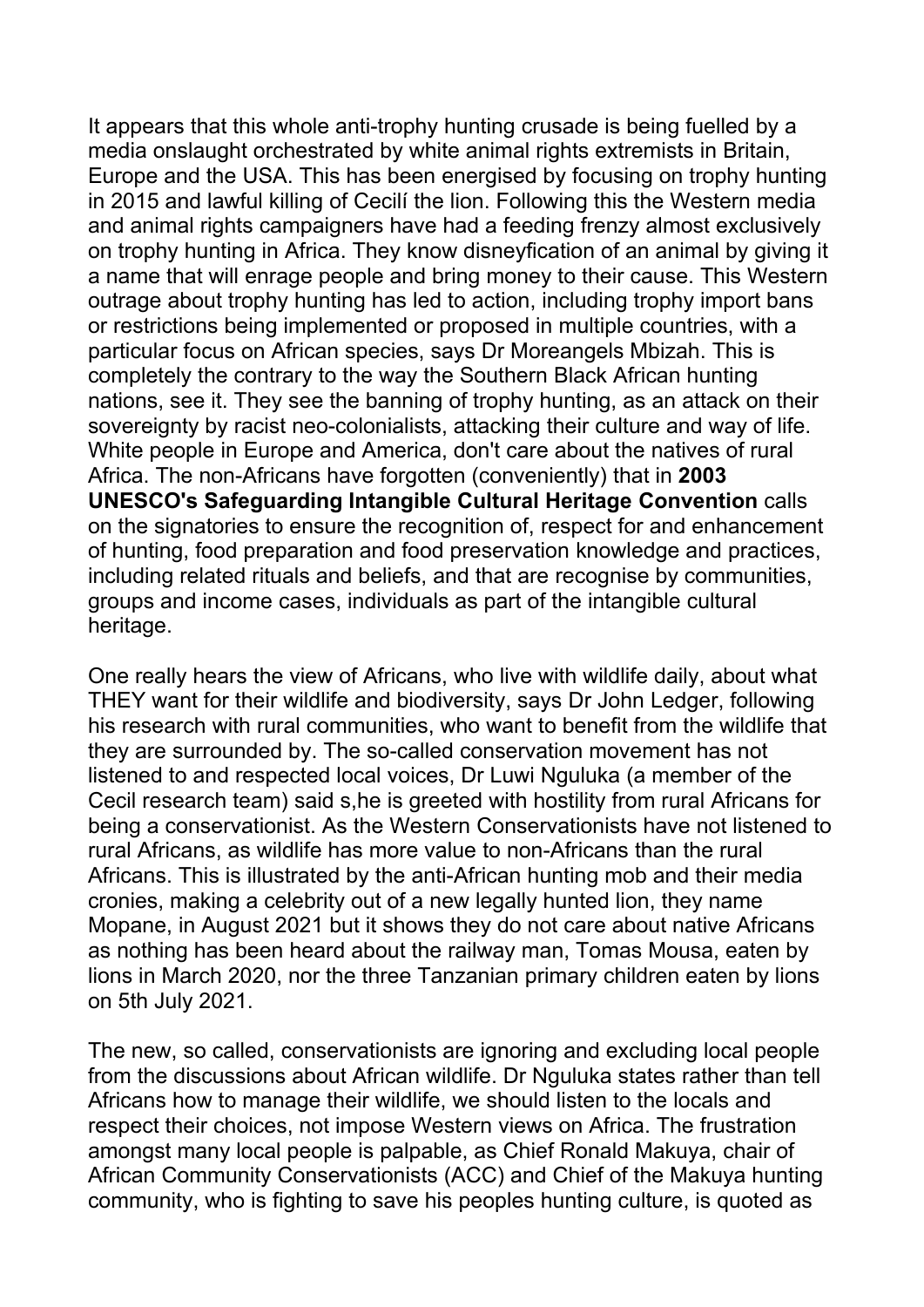saying, "What does Lord Goldsmith, living in London, know of the rural Africans, living daily with the wildlife of Africa? We live with it every day and know it. We lose crops, livestock and family members to wildlife daily!"

Fortunately, the hunting African nations, are resisting the neo-colonialists emanating from Europe and America, as exemplified by Botswana, Tanzania and Zimbabwe community leaders, who have started action against the Born Free Foundation with the Charity Commissioners due to the Foundation giving out wrong information about hunting in Africa.

Hunting is a tool, in conservation and bio-diversity, used in a legal, scientifically informed way. The most successful countries in the world for megafauna conservation, are Namibia, South Africa, Zimbabwe, Botswana, Tanzania and Mozambique. All have thriving populations of wildlife. The sustainable use of wildlife is a central theme in the Convention on Biological Diversity, underpinning local livelihoods, often for the poorest and most vulnerable communities. That must not be taken lightly, particularly by privileged outsiders. However, the trophy hunting debate has not yet arrived at the importance of centring impacted communities. The views, rights, and conservation experiences of rural Black Africans are often largely ignored, while the outrage and offence felt by Westerners are extensively considered and overly weighted, both in the media and in political decision-making. Affected local communities have spoken out, a letter representing over a million people accused campaign groups of undermining conservation and human rights by pushing hunting bans but the lack of space and weight given to the African perspectives is deeply troubling.

African hunting nations are recently, questioning membership of organisations such as CITIES and IUCN, as they see that these bodies have been hijacked by the white anti-hunting gang from Europe and America, as they are not using science to determine animal quotas, but more the emotions of the European and American members of these organisations.

Trophy hunting gives a financial incentive to maintain wildlife populations and habitat. The hunters pay through day fees and trophy fees for the right to hunt on community land often in more primitive, disease-ridden areas where photo-tourist will not go. More land across Africa is protected in hunting reserves than in National Parks. Hunting operators conduct anti-poaching operations, while hunting areas often act as buffers around parks, reducing hard boundaries and the intense human-wildlife conflict. The local Africans benefit from the hunting as they are provided with protein from the animals taken, the hunting operations provide employment where there is none. The wildlife is given a value to the local subsistence farmers, as the hunting fees pay for crop damage, livestock killed and help to compensate family members harmed or killed by wildlife.